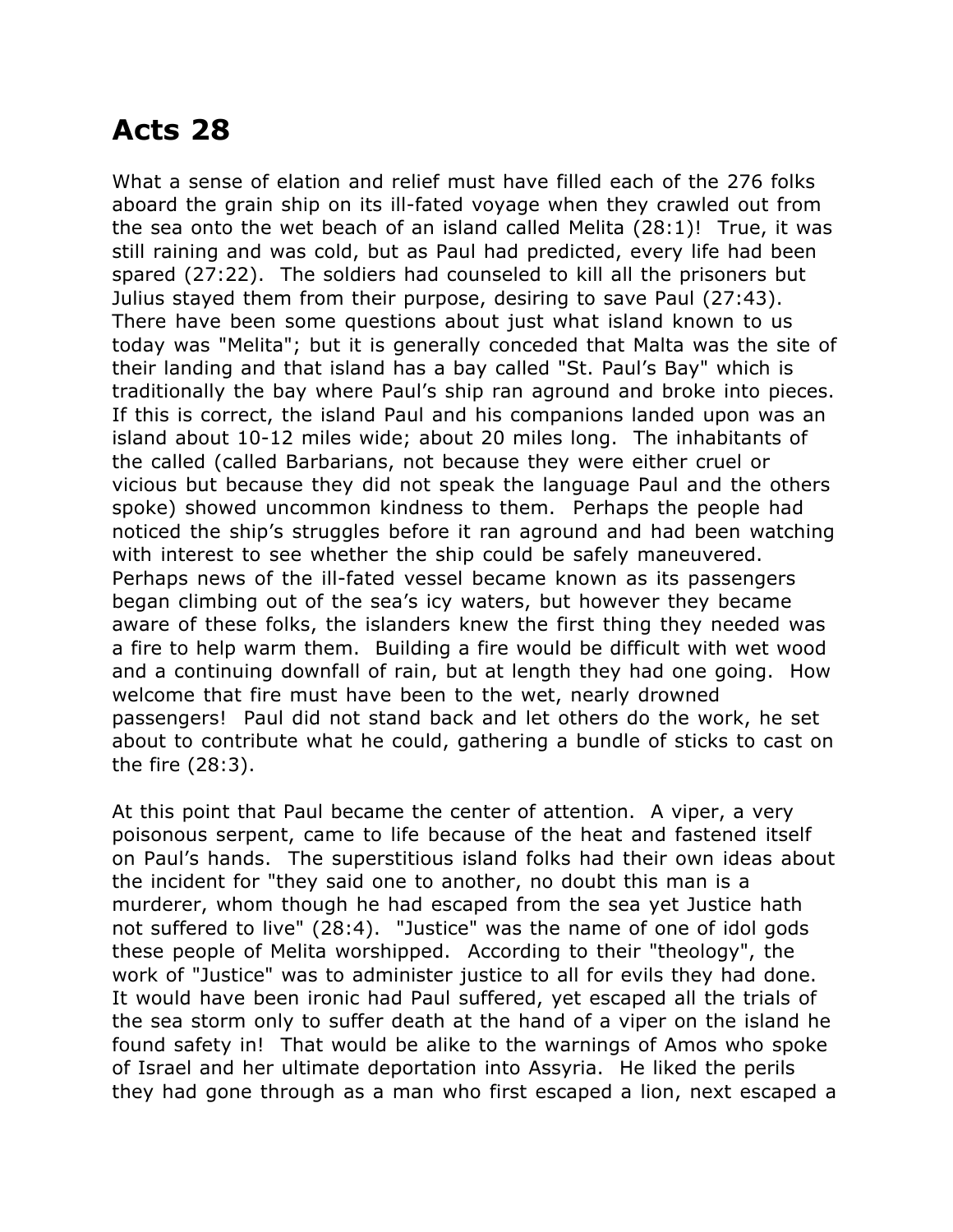bear and reached home safely, only to be struck by a viper as he opened his door! (Amos 5:19).

But, as it is with superstitions, there was no ground for their assumptions and when sufficient time had lapsed in which Paul should have swollen up and fallen over dead and yet he showed no such symptoms, the people changed their mind, concluding that he was a god (28:6). The people of Lystra said the same of Paul when he worked a notable miracle among them (14:11f). And, like these on Melita, they changed their mind and stoned Paul, leaving him for dead. Paul suffered no ill from the serpent because Jesus had promised "you must witness of me at Rome" (23:11). Paul was not among the original apostles to whom Jesus said, "These signs shall accompany them that believe: in my name shall they cast out demons; they shall speak with new tongues; they shall take up serpents and if they drink any deadly thing it shall in no wise hurt them..." (Mk. 16:17-18). Nevertheless, he was an apostle and what Jesus promised to the earlier apostles would surely have been His promise to Paul as well.

The chief man of the island was named Publius (28:7). Publius received and entertained Paul, Luke and perhaps others for three days. While Paul was in Publius' home, he became aware that Publius' father lay sick of fever and dysentery (28:8). Paul laid hands on the man and he recovered. A chain reaction set in from this miracle for "when this was done, the rest also that had diseases in the island came, and were cured" (28:9). Luke says nothing about Paul preaching nor of any coverts to Christ in the island, but signs were given to the apostles to confirm the word they preached (Mk. 16:20; Hb. 2:3f). Without a doubt, Paul was busy preaching to these islanders for he was an apostle to the gentiles and the gospel was God's power to save them that believe (Rm. 1:16). Tradition has it that Publius was converted by Paul but we do not know, although we hope he was. Those healed were gratified for their healing and they "honored us with many honors; and when we sailed, they put on board such things as we needed" Luke wrote (28:1). Paul and his brethren with him had escaped from the sea with likely nothing more than the clothes on their backs. God, in His own way, made provisions for Paul's needs, just as He promises He will for all who seek first his kingdom (Mt. 6:33). After three months on the island, Spring is approaching and the sea can be navigated again! So Paul, in company wish other brethren and the centurion and soldiers who guarded them, set out from the island in a ship which had wintered there (28:11). Luke names the places they touched at: Syracuse, Rheguim and Puteoli. Here the gospel had already reached for Paul found brethren here and he is allowed to stay with them for seven days (28:13-14).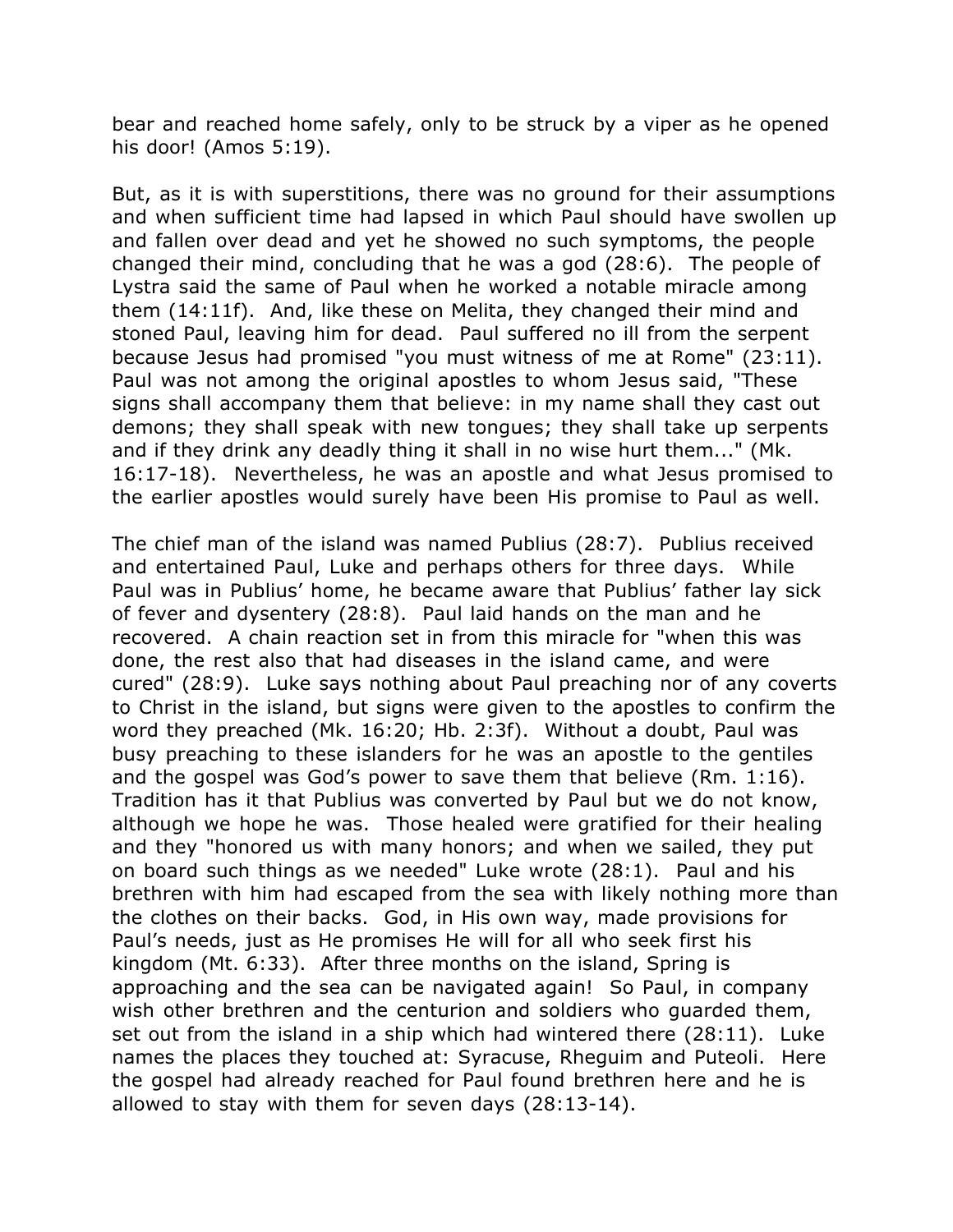It is about 150 miles from Puteoli to Rome and word that Paul is approaching the city has already reached brethren in the city. Two companies of brethren, learning of Paul's approach, strike out to meet him along the way. One company reached him at the Market of Appius and the other at the Three Taverns. The arrival of these brethren was a tonic to the weary apostle for when he saw them "he thanked God and took courage" (28:15). About three years earlier Paul had written his epistle to the Romans expressing his desire to come see them and to be set forward by them on his desired visit to Spain (Rom. 15:24). He had many friends and relatives there and perhaps some of these were in one or the other of the two groups that went forward to see him. How he would have rejoiced to see Aquilla and Priscilla with whom he had co-labored at Corinth and likely at Ephesus but who had made their way back to Rome from whence they had earlier come. Paul's love and debt to them is seen in his mention of them in his Roman letter "Salute Prisca and Aquila my fellow-workers in Christ Jesus, who for my life laid down their own necks; unto whom not only I give thanks, but also all the churches of the Gentiles:" (16:3f). What a joyous moment it would have been if this couple had come to meet Paul before he got to their city! Then there were Ephanetus, Mary, Andronicus, Junias, Ampliatus, Urbanus, Stachys, Apelles, Aristobulus, Herodion, Narcissus who all were sent greetings from Paul and who were in the Roman capital (Rom. 16:5-11). And, even these do not exhaust the list of friends and relatives Paul mentions by name in his Roman letter (16:12-16)! Reason would have it that at least some of these were in both companies for people, unknown to Paul as well as he to them, might by pass one another unawares. Paul had earlier asked Romans to pray that he might safely reach them and surely they did (Rom. 15:30-32).

Paul loved his nation, his kinsmen according to the flesh. He had written the Romans, "Brethren, my heart's desire and prayer to God is for Israel that she may be saved..." (Rom. 10:1). Now he is in Rome and he wastes no time attempting to make contact with his countrymen and to make overtures to them about the gospel which he preached about Jesus. After three days "he called together those that were the chief of the Jews" (28:17). He is obviously a prisoner and he sought to explain why he was bound; that he had no quarrel with his nation. He recounted that Roman authorities desired to release him but for political reasons, they would not do so (28:17-19). He continued on to tell them that because the Roman authorities "caved in" to Jewish demands and that he had no hope of securing release in Jerusalem or Caesarea; he was forced to appeal to Caesar to get a decision (28:19). The Jewish audience pleaded ignorance of these circumstances saying, "we neither received letters